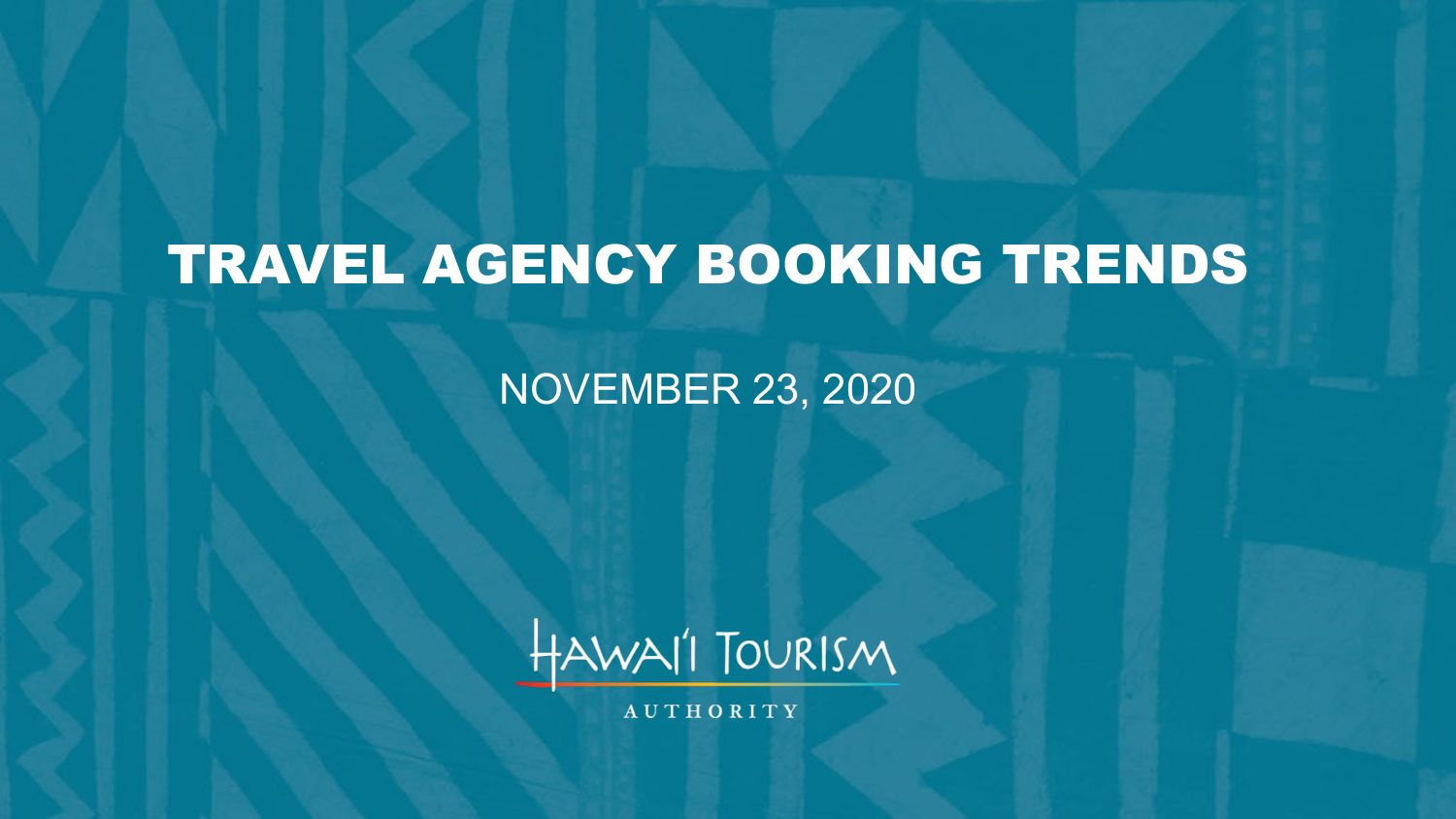# Global Agency Pro

- HTA subscribes to Global Agency Pro, an online travel distribution system consisting of Travel Agency data
- Global Agency Pro provides access to over 90% of the world's Travel Agency airline transactions
- The database consists of five years of historical ticketing data and one year of advance purchase data
- The information is updated daily with a recency of two days prior to current date

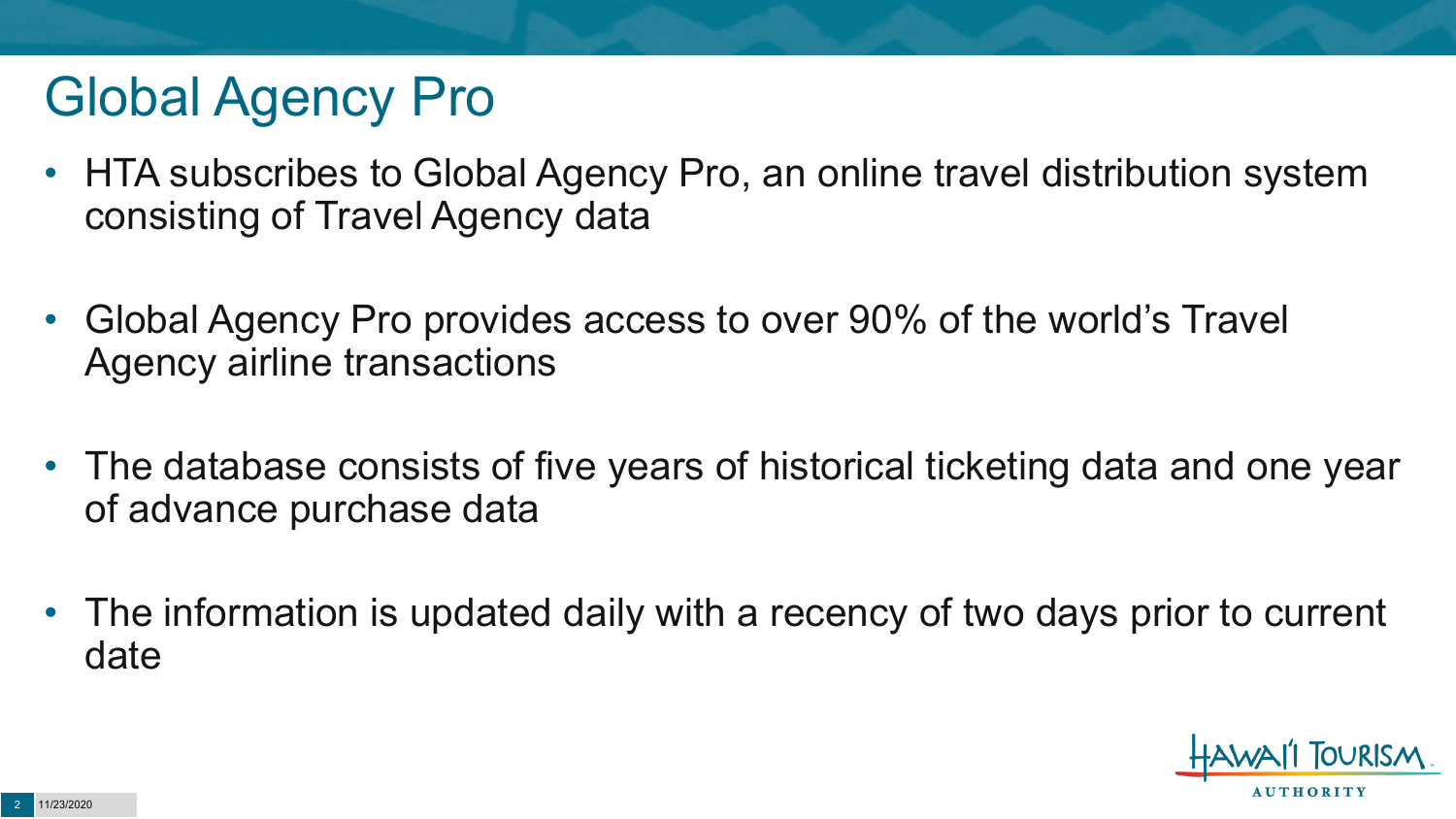# Global Agency Pro Index

#### • Bookings

- Net sum of the number of visitors (i.e., excluding Hawai'i residents and inter-island travelers) from Sales transactions counted, including Exchanges and Refunds.
- Booking Date
- The date on which the ticket was purchased by the passenger. Also known as the Sales Date

#### • Travel Date

– The date on which travel is expected to take place.

### • Point of Origin Country

– The country which contains the airport at which the ticket started

### • Travel Agency

– Travel Agency associated with the ticket is doing business (DBA)

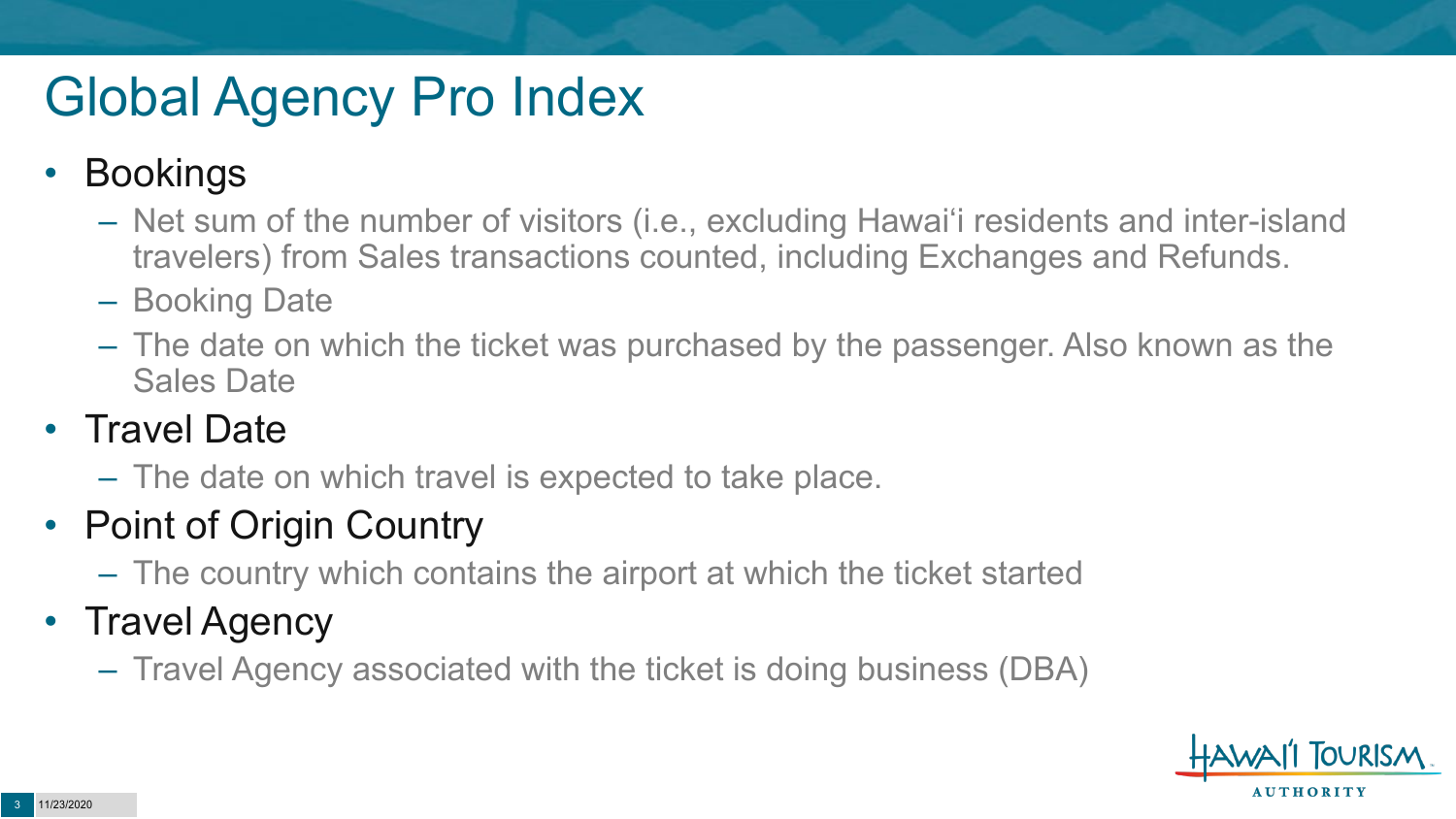US

Travel Agency Booking Pace for Future Arrivals, 2020 vs 2019 by Month

Travel Agency Booking Pace for Future Arrivals, 2021 vs 2020 by Quarter

**AUTHORITY** 



Source: Global Agency Pro as of 11/21/20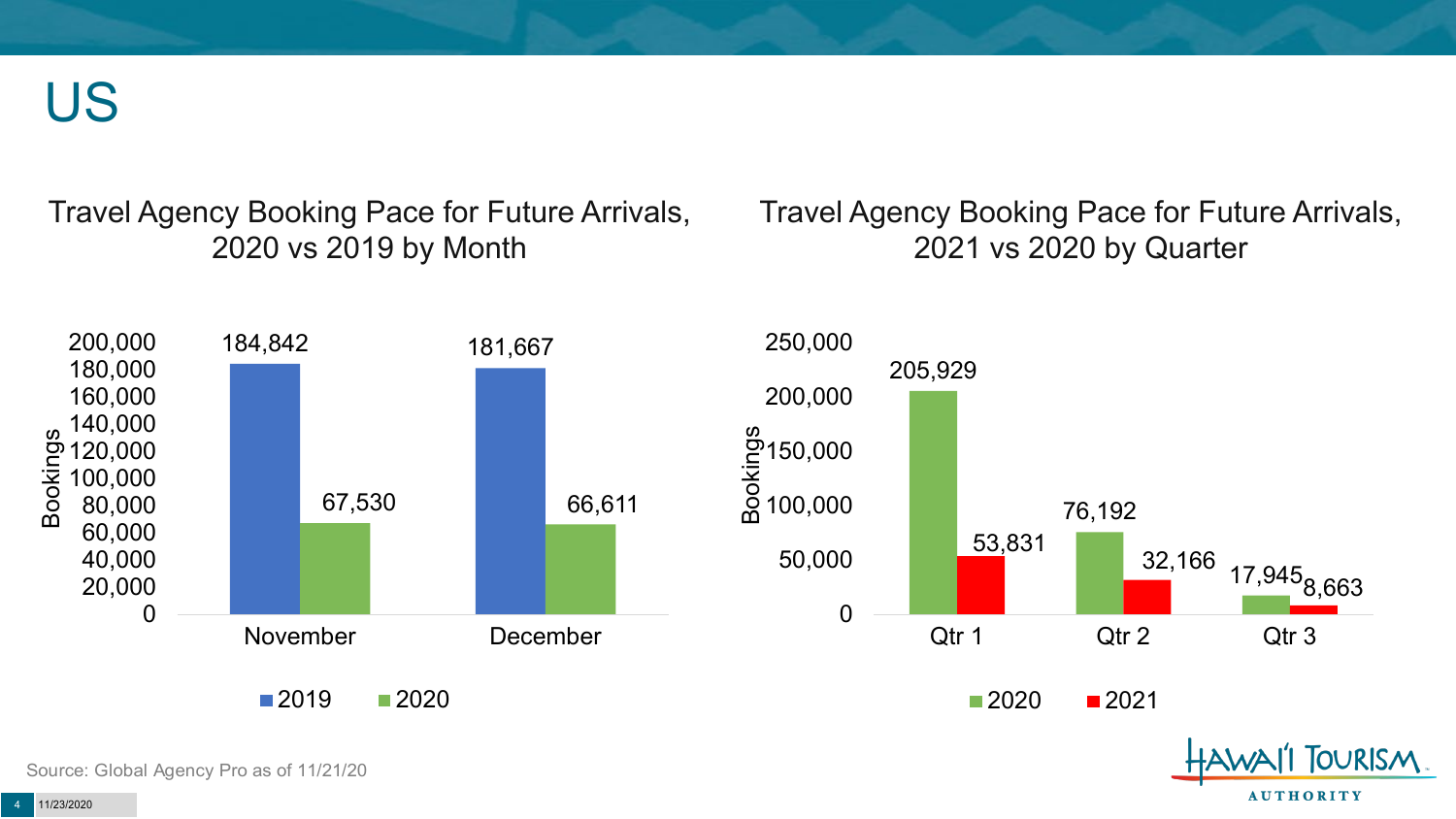

Travel Agency Booking Pace for Future Arrivals, 2020 vs 2019 by Month

Travel Agency Booking Pace for Future Arrivals, 2021 vs 2020 by Quarter

**AUTHORITY** 



Source: Global Agency Pro as of 11/21/20

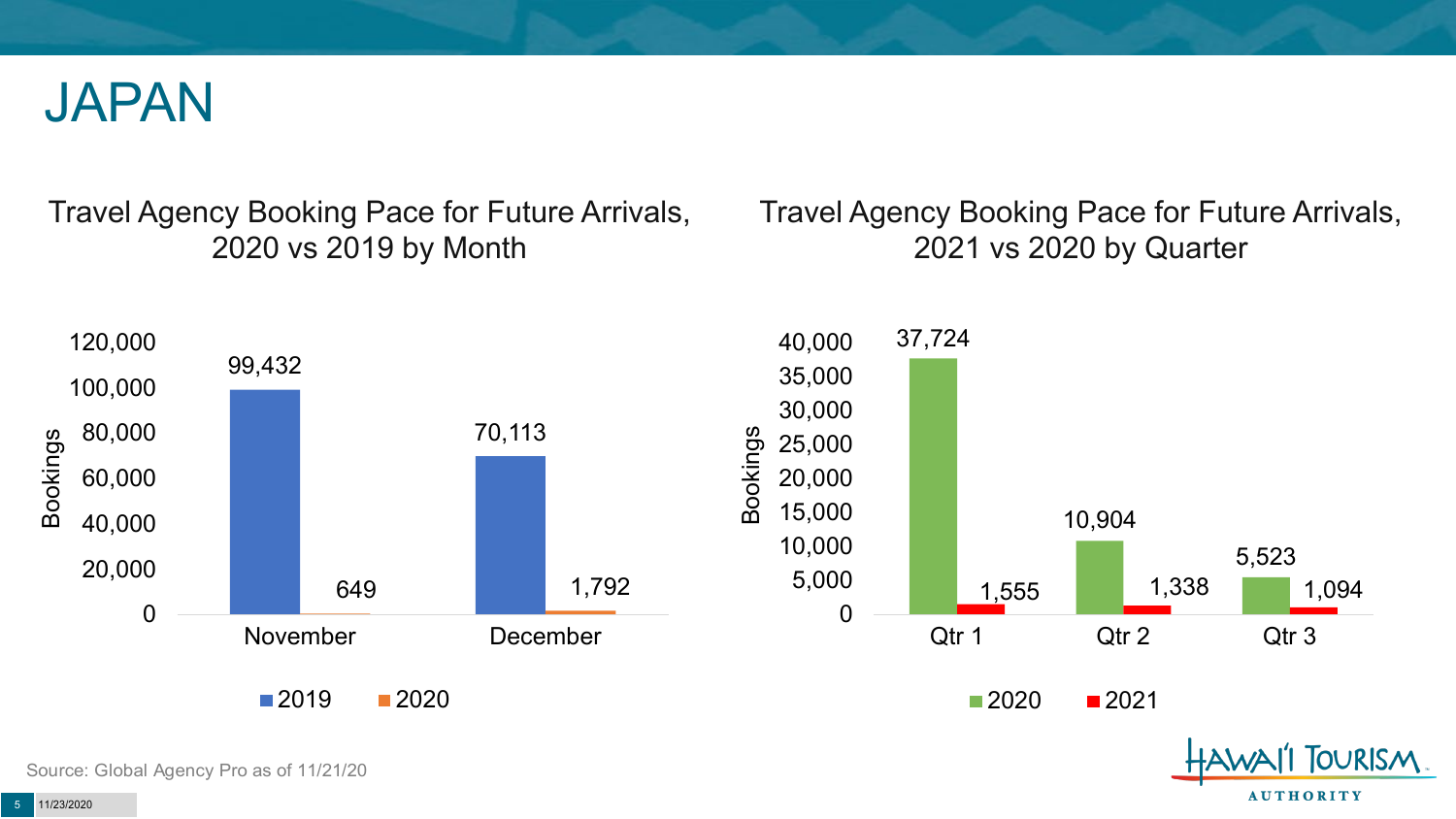

Travel Agency Booking Pace for Future Arrivals, 2020 vs 2019 by Month

Travel Agency Booking Pace for Future Arrivals, 2021 vs 2020 by Quarter

**AUTHORITY** 



Source: Global Agency Pro as of 11/21/20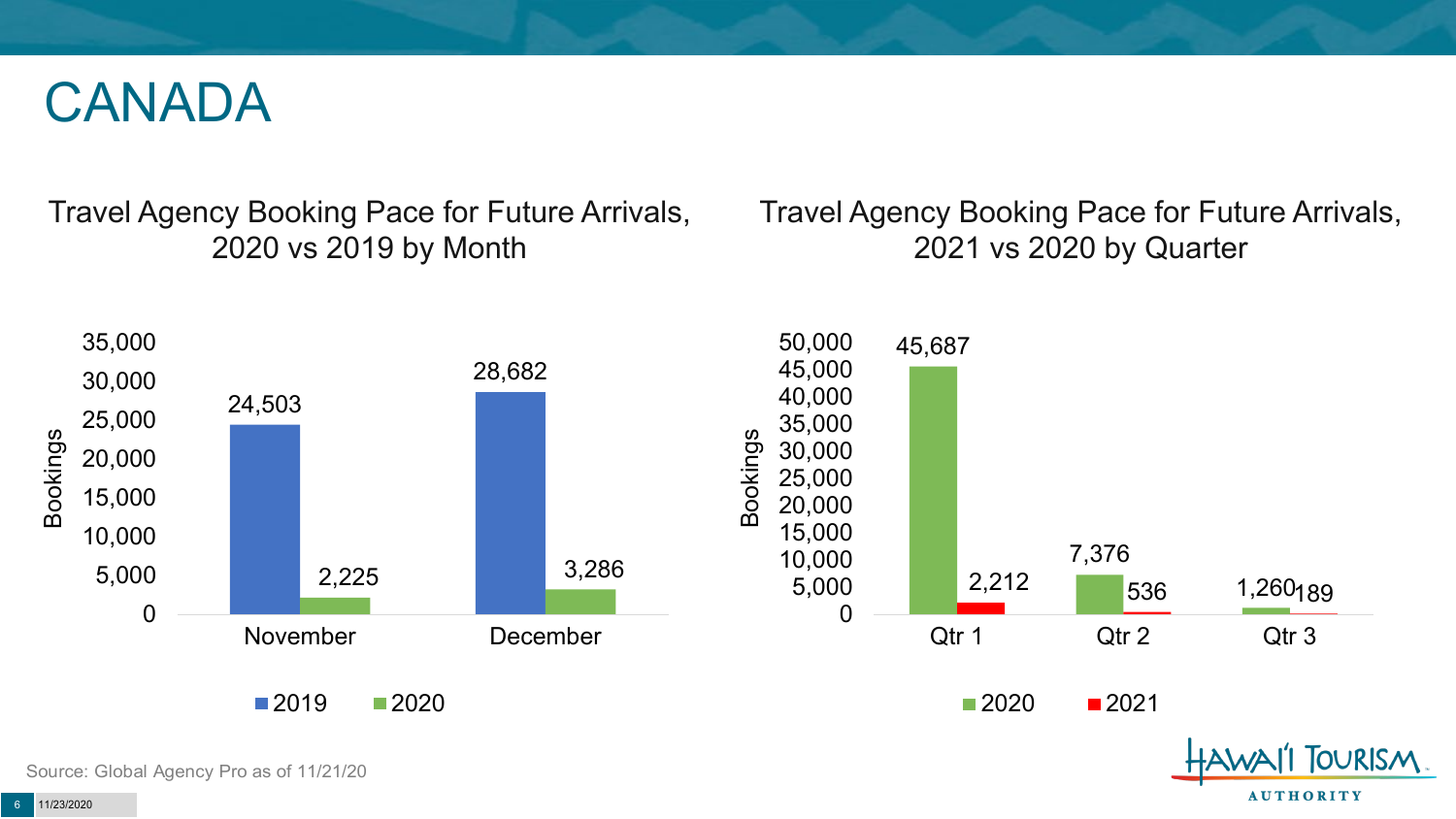### AUSTRALIA

Travel Agency Booking Pace for Future Arrivals, 2020 vs 2019 by Month

Travel Agency Booking Pace for Future Arrivals, 2021 vs 2020 by Quarter

**AUTHORITY** 



Source: Global Agency Pro as of 11/21/20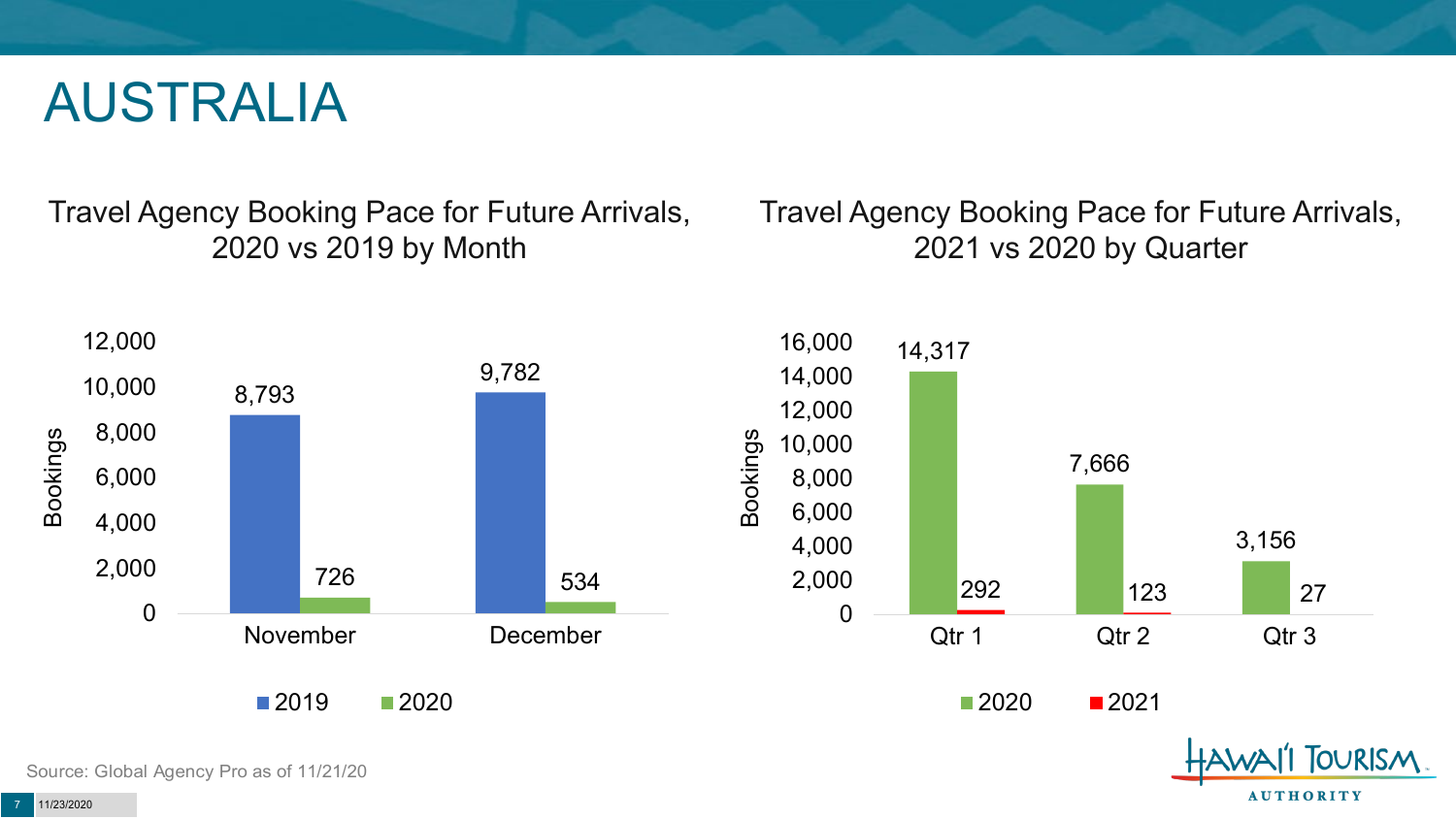# O'ahu by Month 2020

Travel Agency Booking Pace for Future Arrivals, 2020 vs 2019 - U.S.



Travel Agency Booking Pace for Future Arrivals, 2020 vs 2019 - Canada



Source: Global Agency Pro as of 11/21/20

#### Travel Agency Booking Pace for Future Arrivals, 2020 vs 2019 - Japan



Travel Agency Booking Pace for Future Arrivals, 2020 vs 2019 - Australia



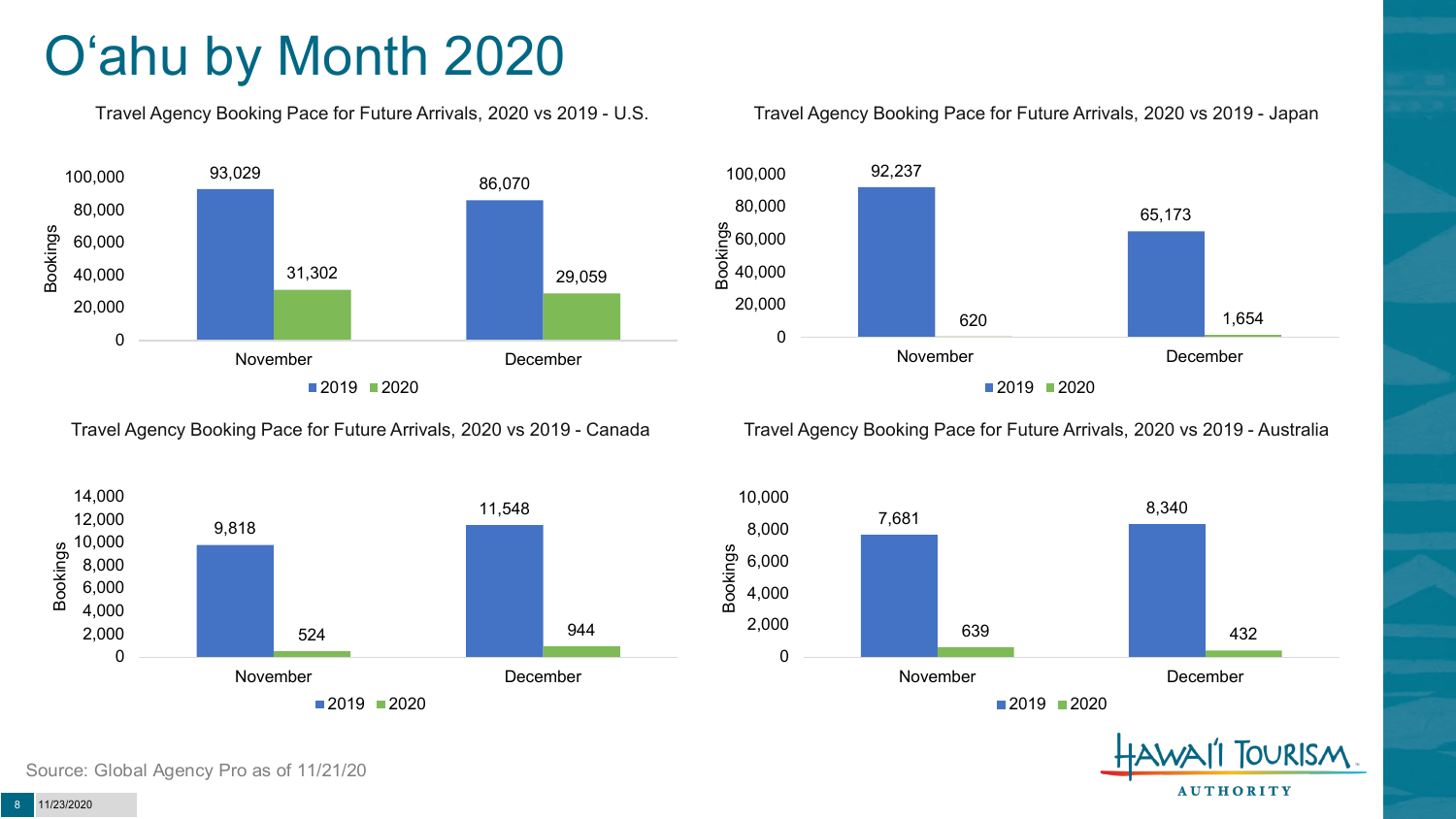## O'ahu by Quarter 2021

Travel Agency Booking Pace for Future Arrivals, 2021 vs 2020 - U.S.



Travel Agency Booking Pace for Future Arrivals, 2021 vs 2020 - Canada





Travel Agency Booking Pace for Future Arrivals, 2021 vs 2020 - Australia







Source: Global Agency Pro as of 11/21/20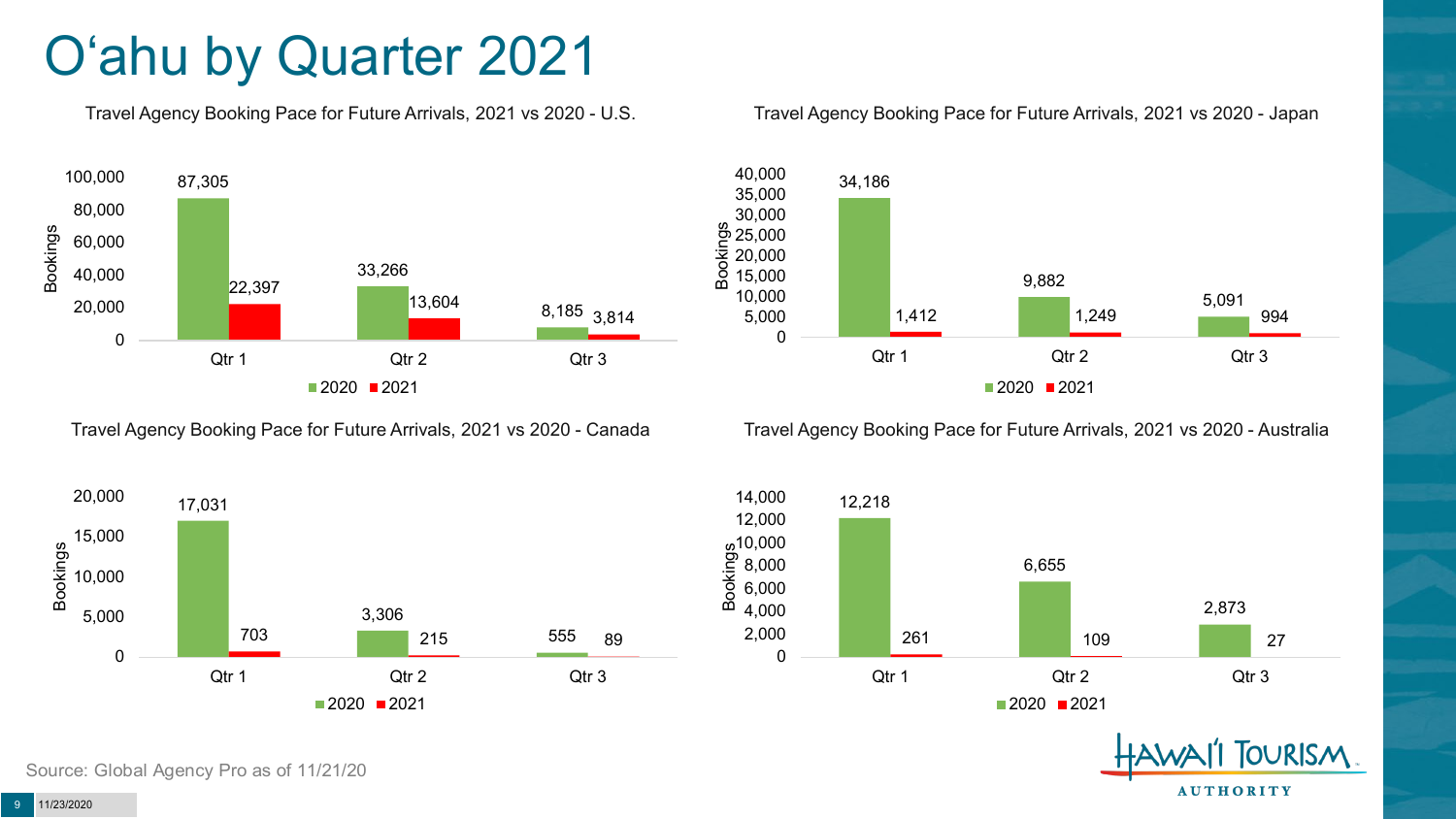# Maui by Month 2020

Travel Agency Booking Pace for Future Arrivals, 2020 vs 2019 - U.S.



Travel Agency Booking Pace for Future Arrivals, 2020 vs 2019 - Canada



Travel Agency Booking Pace for Future Arrivals, 2020 vs 2019 - Japan



Travel Agency Booking Pace for Future Arrivals, 2020 vs 2019 - Australia





Source: Global Agency Pro as of 11/21/20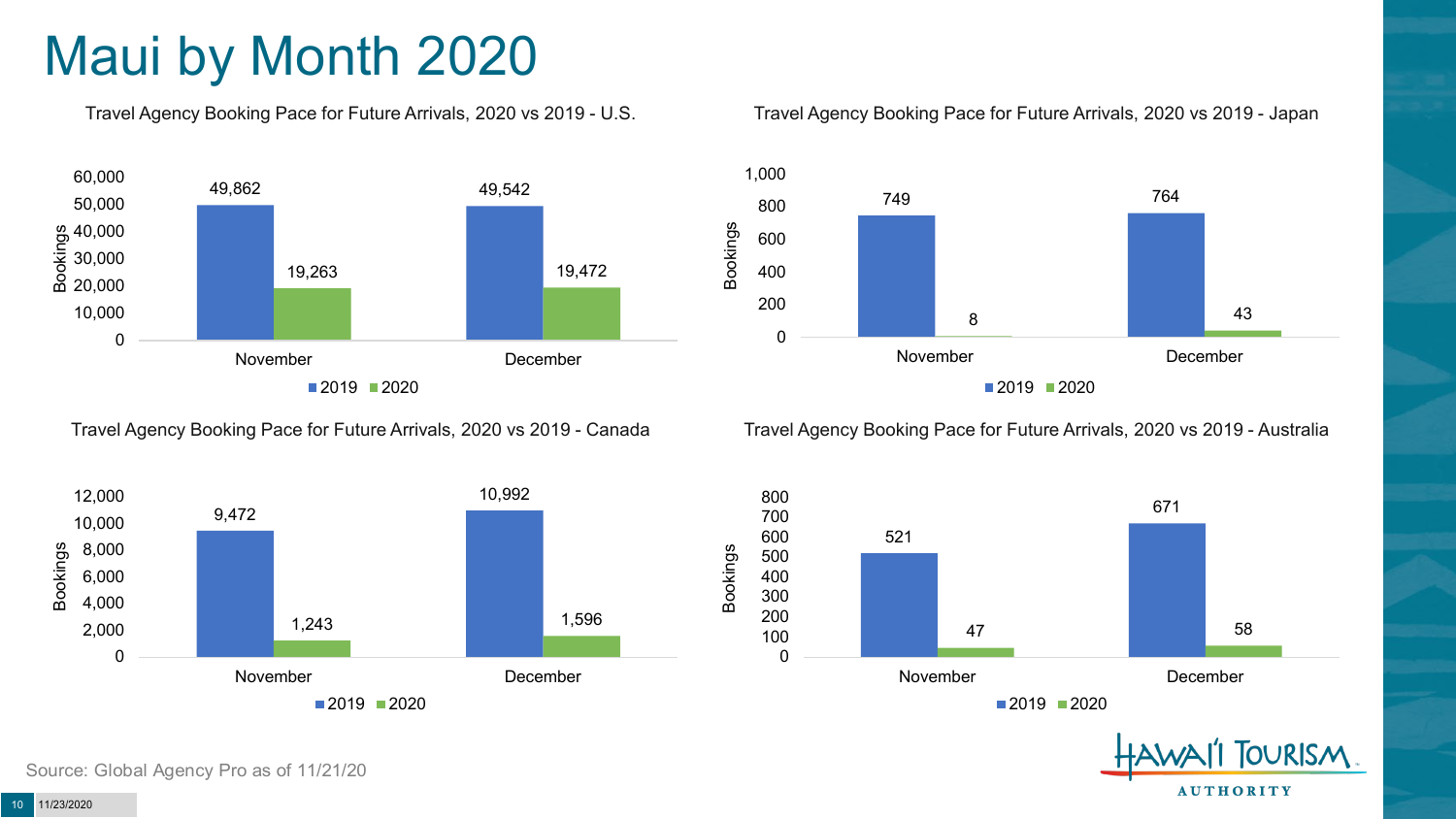## Maui by Quarter 2021

Travel Agency Booking Pace for Future Arrivals, 2021 vs 2020 - U.S.



Travel Agency Booking Pace for Future Arrivals, 2021 vs 2020 - Canada





Travel Agency Booking Pace for Future Arrivals, 2021 vs 2020 - Australia



1,093 565 137 15 10 0 0 200 400 600 800 1,000 1,200 Qtr 1 Qtr 2 Qtr 2 Qtr 3  $2020$  2021



Source: Global Agency Pro as of 11/21/20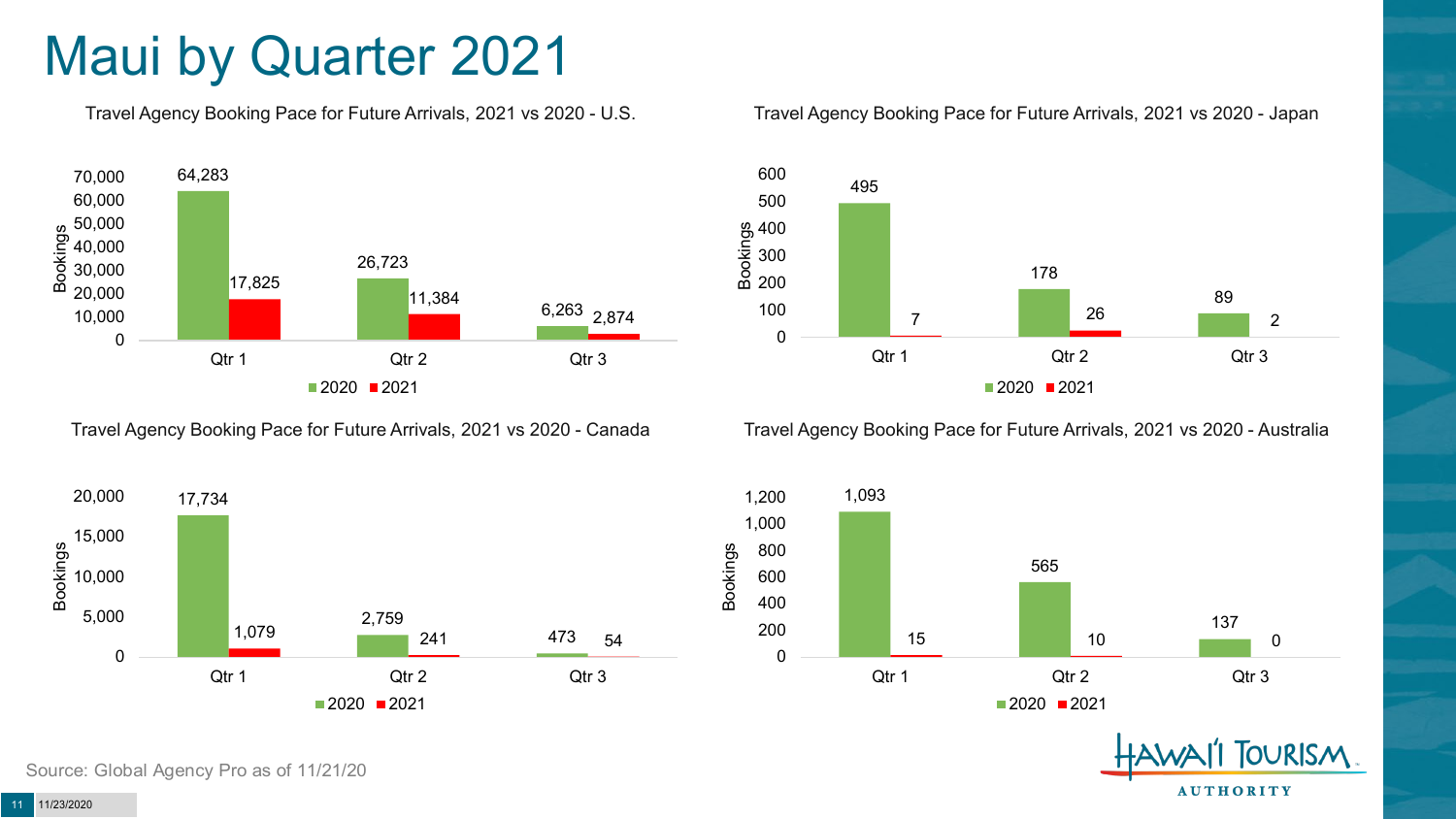# Moloka'i by Month 2020

Travel Agency Booking Pace for Future Arrivals, 2020 vs 2019 - U.S.



Travel Agency Booking Pace for Future Arrivals, 2020 vs 2019 - Canada



#### Travel Agency Booking Pace for Future Arrivals, 2020 vs 2019 - Japan



Travel Agency Booking Pace for Future Arrivals, 2020 vs 2019 - Australia



![](_page_11_Picture_9.jpeg)

Source: Global Agency Pro as of 11/21/20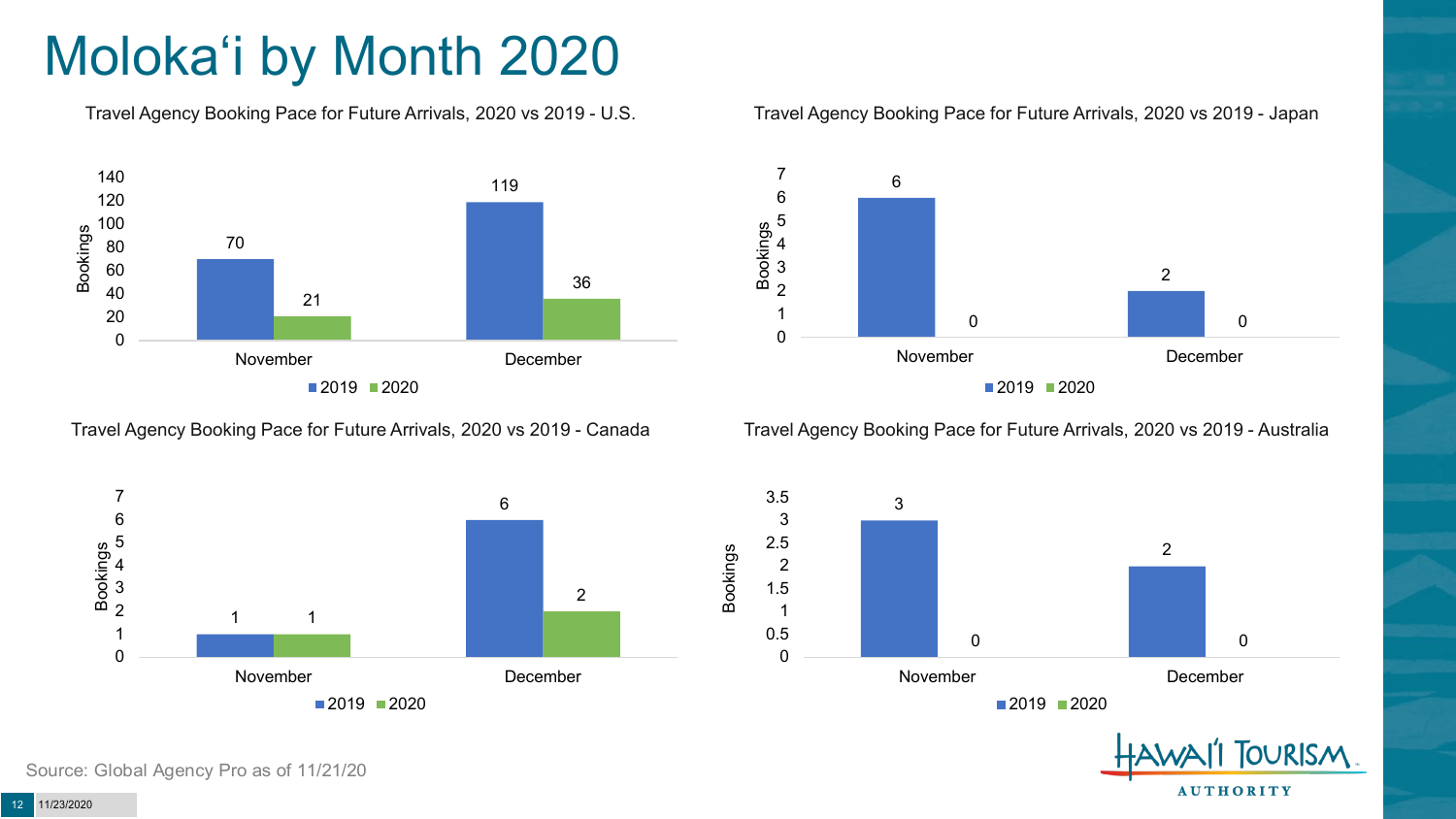# Moloka'i by Quarter 2021

Travel Agency Booking Pace for Future Arrivals, 2021 vs 2020 - U.S.

![](_page_12_Figure_2.jpeg)

Travel Agency Booking Pace for Future Arrivals, 2021 vs 2020 - Canada

![](_page_12_Figure_4.jpeg)

3

3 3.5

#### Travel Agency Booking Pace for Future Arrivals, 2021 vs 2020 - Japan

Travel Agency Booking Pace for Future Arrivals, 2021 vs 2020 - Australia

![](_page_12_Figure_7.jpeg)

![](_page_12_Figure_8.jpeg)

![](_page_12_Picture_9.jpeg)

Source: Global Agency Pro as of 11/21/20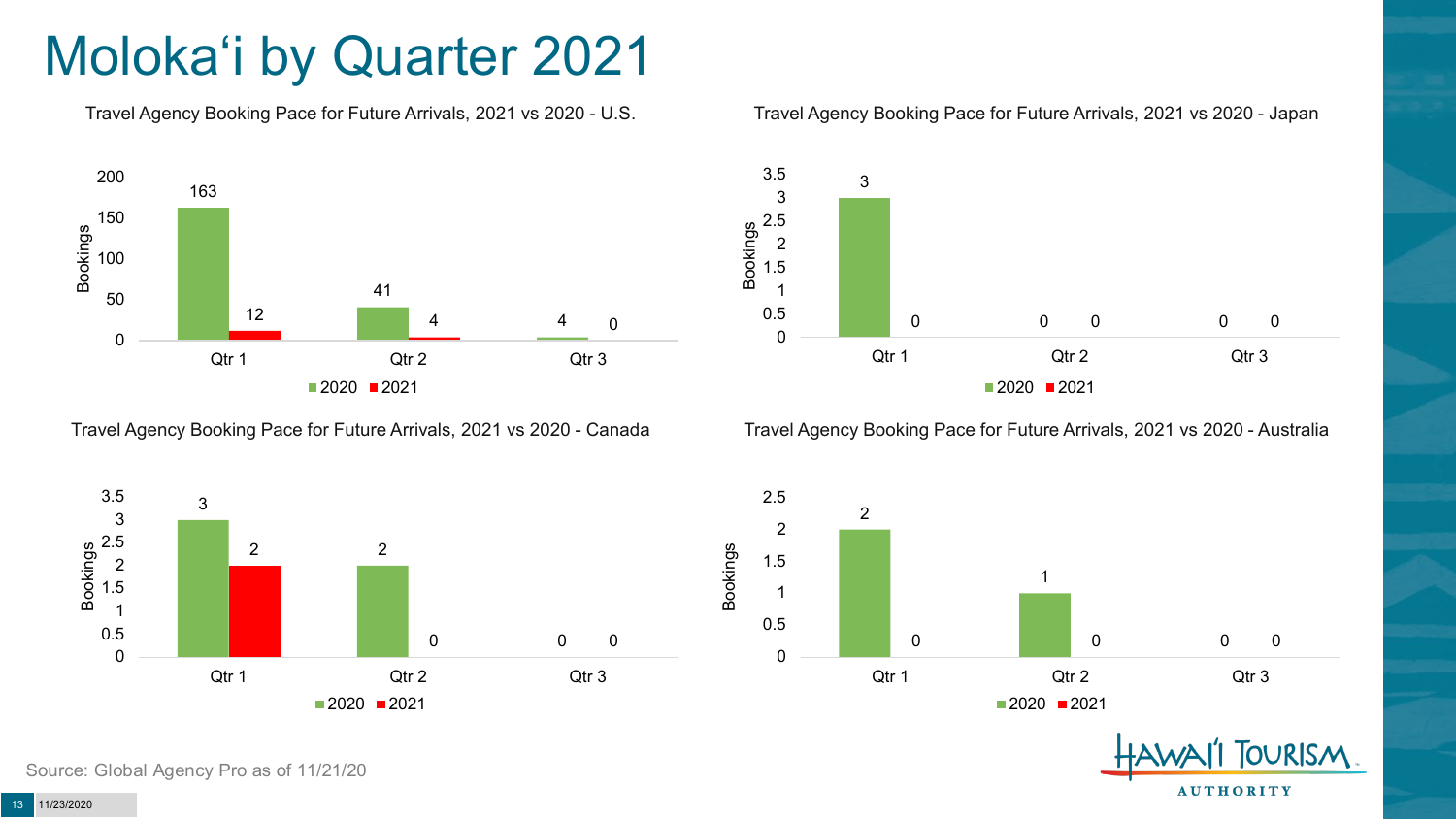# Lāna'i by Month 2020

Travel Agency Booking Pace for Future Arrivals, 2020 vs 2019 - U.S.

![](_page_13_Figure_2.jpeg)

Travel Agency Booking Pace for Future Arrivals, 2020 vs 2019 - Canada

![](_page_13_Figure_4.jpeg)

![](_page_13_Figure_5.jpeg)

Travel Agency Booking Pace for Future Arrivals, 2020 vs 2019 - Australia

**AUTHORITY** 

![](_page_13_Figure_7.jpeg)

Source: Global Agency Pro as of 11/21/20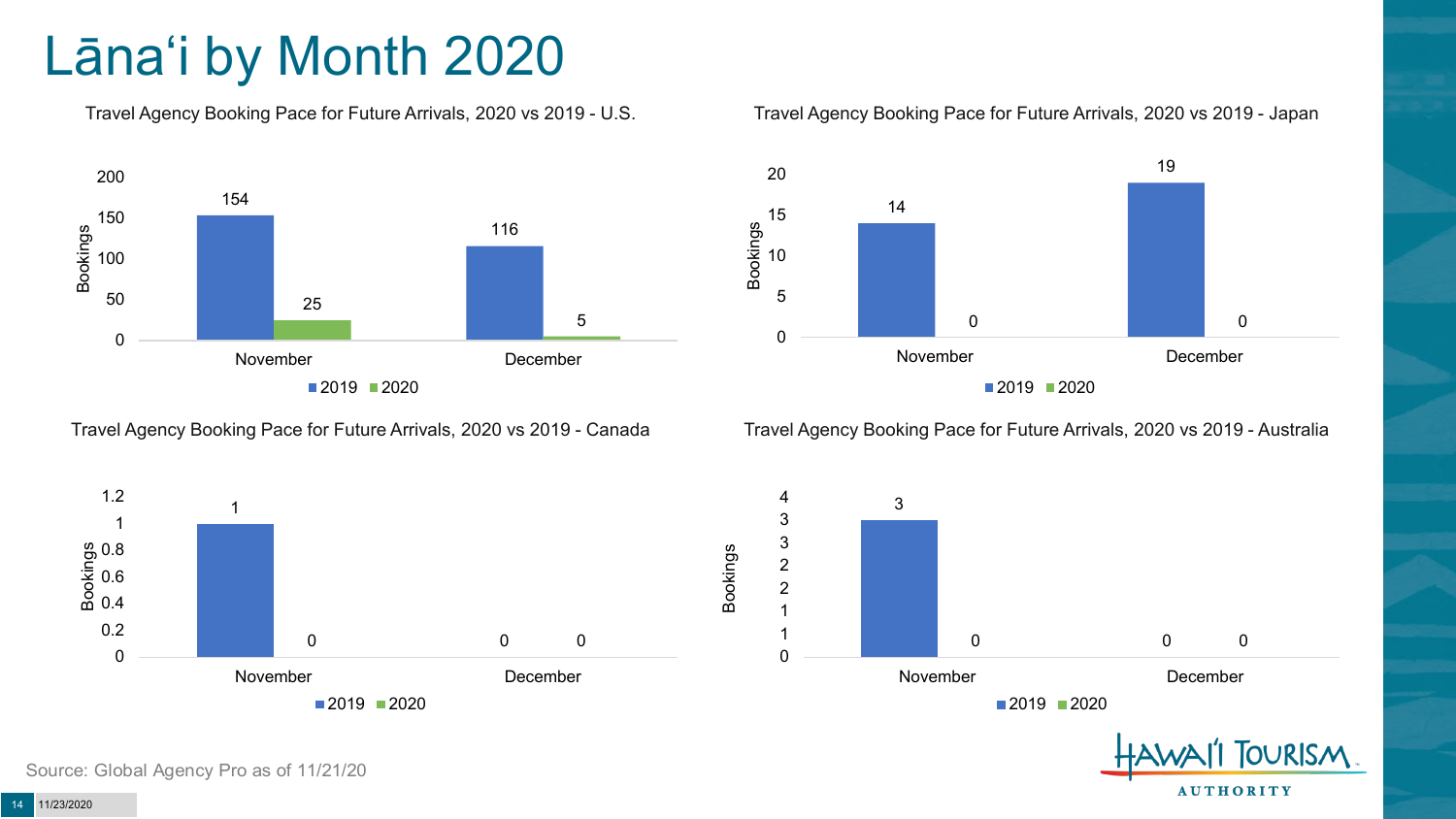## Lāna'i by Quarter 2021

Travel Agency Booking Pace for Future Arrivals, 2021 vs 2020 - U.S.

![](_page_14_Figure_2.jpeg)

Travel Agency Booking Pace for Future Arrivals, 2021 vs 2020 - Canada

![](_page_14_Figure_4.jpeg)

![](_page_14_Figure_5.jpeg)

Travel Agency Booking Pace for Future Arrivals, 2021 vs 2020 - Australia

![](_page_14_Figure_7.jpeg)

![](_page_14_Picture_8.jpeg)

Source: Global Agency Pro as of 11/21/20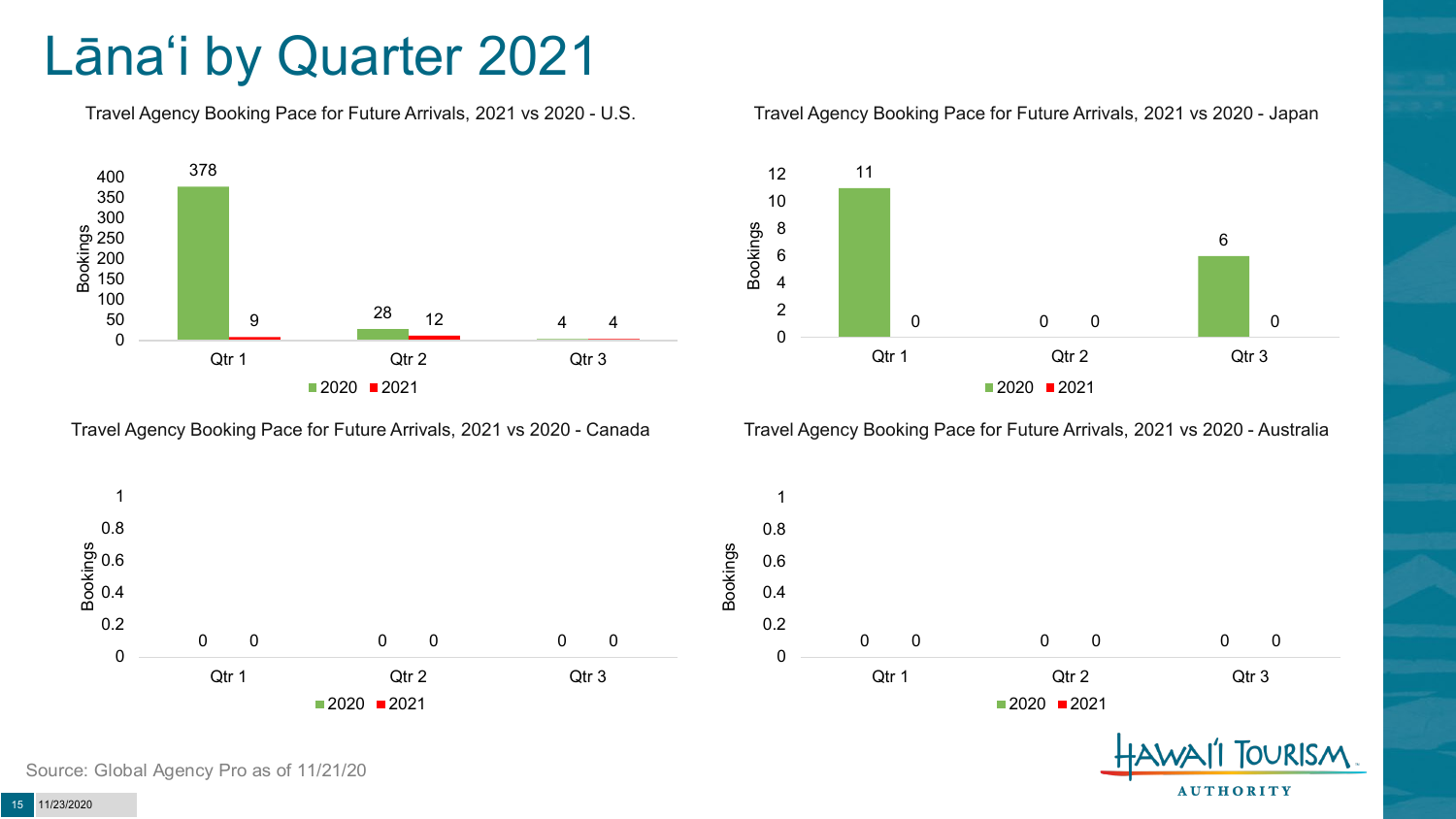# Kaua'i by Month 2020

Travel Agency Booking Pace for Future Arrivals, 2020 vs 2019 - U.S.

![](_page_15_Figure_2.jpeg)

Travel Agency Booking Pace for Future Arrivals, 2020 vs 2019 - Canada

![](_page_15_Figure_4.jpeg)

Travel Agency Booking Pace for Future Arrivals, 2020 vs 2019 - Japan

![](_page_15_Figure_6.jpeg)

Travel Agency Booking Pace for Future Arrivals, 2020 vs 2019 - Australia

![](_page_15_Figure_8.jpeg)

![](_page_15_Picture_9.jpeg)

Source: Global Agency Pro as of 11/21/20

11/23/2020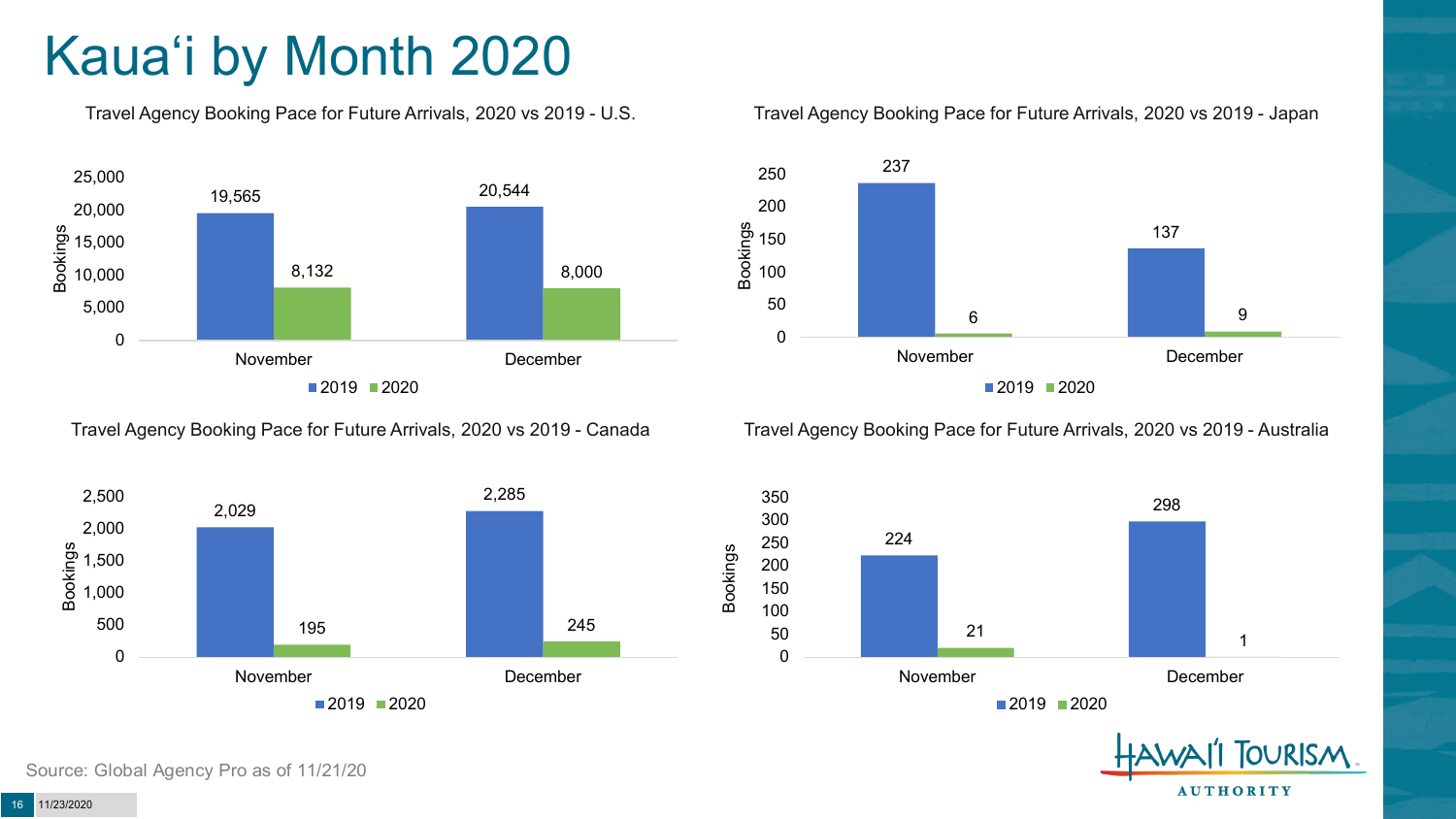# Kaua'i by Quarter 2021

Travel Agency Booking Pace for Future Arrivals, 2021 vs 2020 - U.S.

![](_page_16_Figure_2.jpeg)

Travel Agency Booking Pace for Future Arrivals, 2021 vs 2020 - Canada

![](_page_16_Figure_4.jpeg)

![](_page_16_Figure_5.jpeg)

Travel Agency Booking Pace for Future Arrivals, 2021 vs 2020 - Australia

![](_page_16_Figure_7.jpeg)

![](_page_16_Figure_8.jpeg)

**TOURISM** 

**AUTHORITY** 

Source: Global Agency Pro as of 11/21/20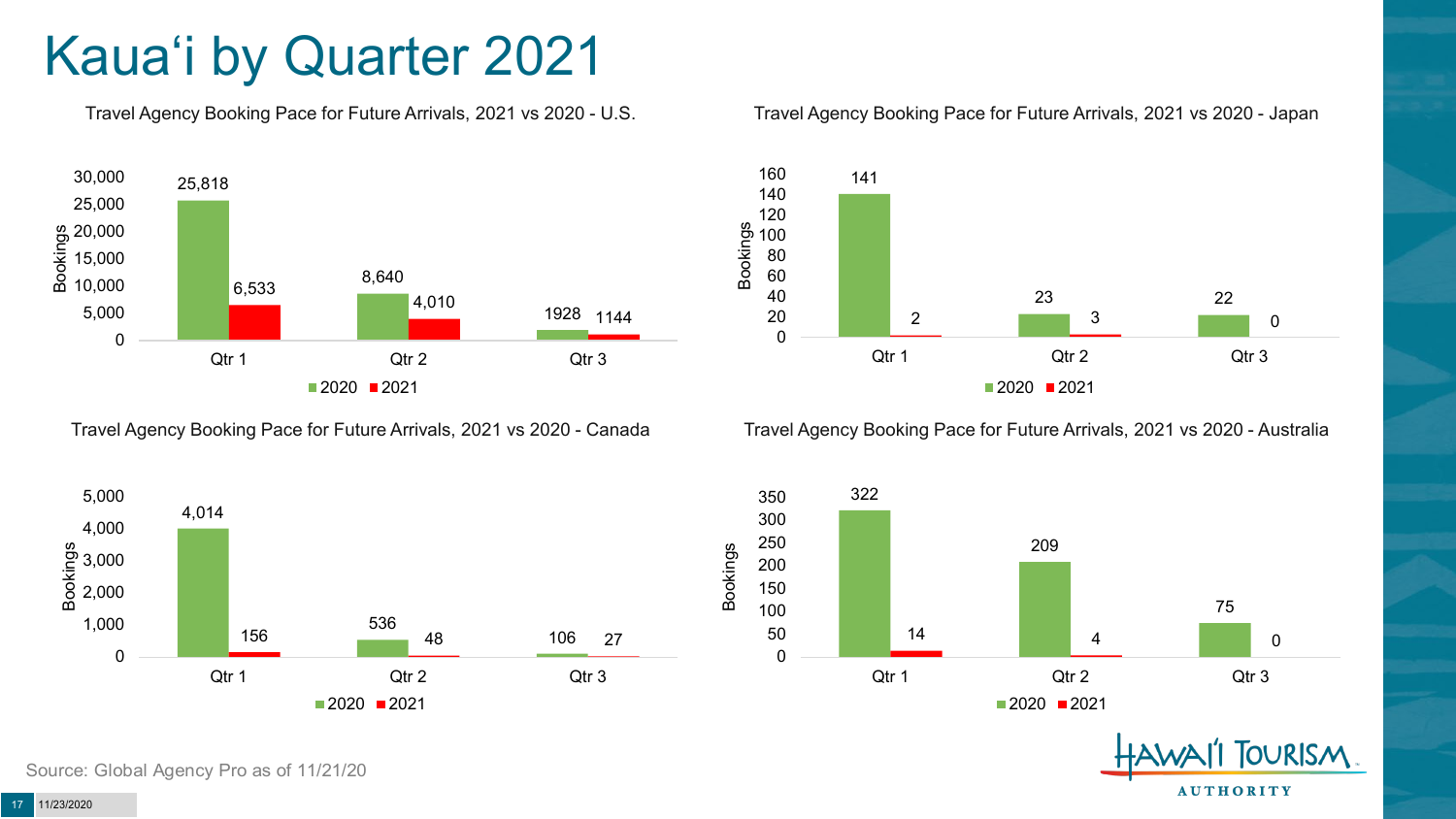# Hawai'i Island by Month 2020

Travel Agency Booking Pace for Future Arrivals, 2020 vs 2019 - U.S.

![](_page_17_Figure_2.jpeg)

Travel Agency Booking Pace for Future Arrivals, 2020 vs 2019 - Canada

![](_page_17_Figure_4.jpeg)

![](_page_17_Figure_5.jpeg)

Travel Agency Booking Pace for Future Arrivals, 2020 vs 2019 - Australia

![](_page_17_Figure_7.jpeg)

![](_page_17_Figure_8.jpeg)

![](_page_17_Picture_9.jpeg)

Source: Global Agency Pro as of 11/21/20